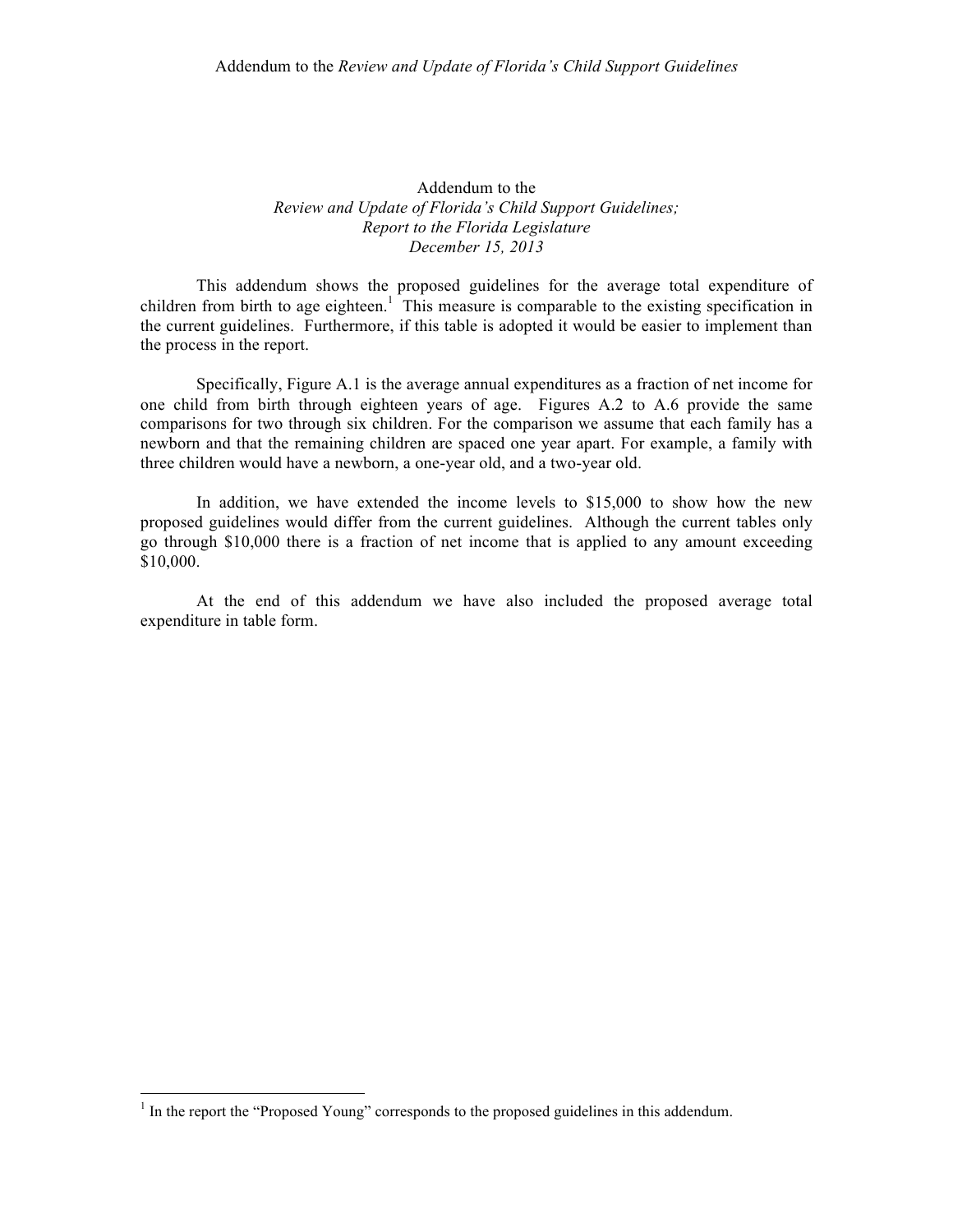

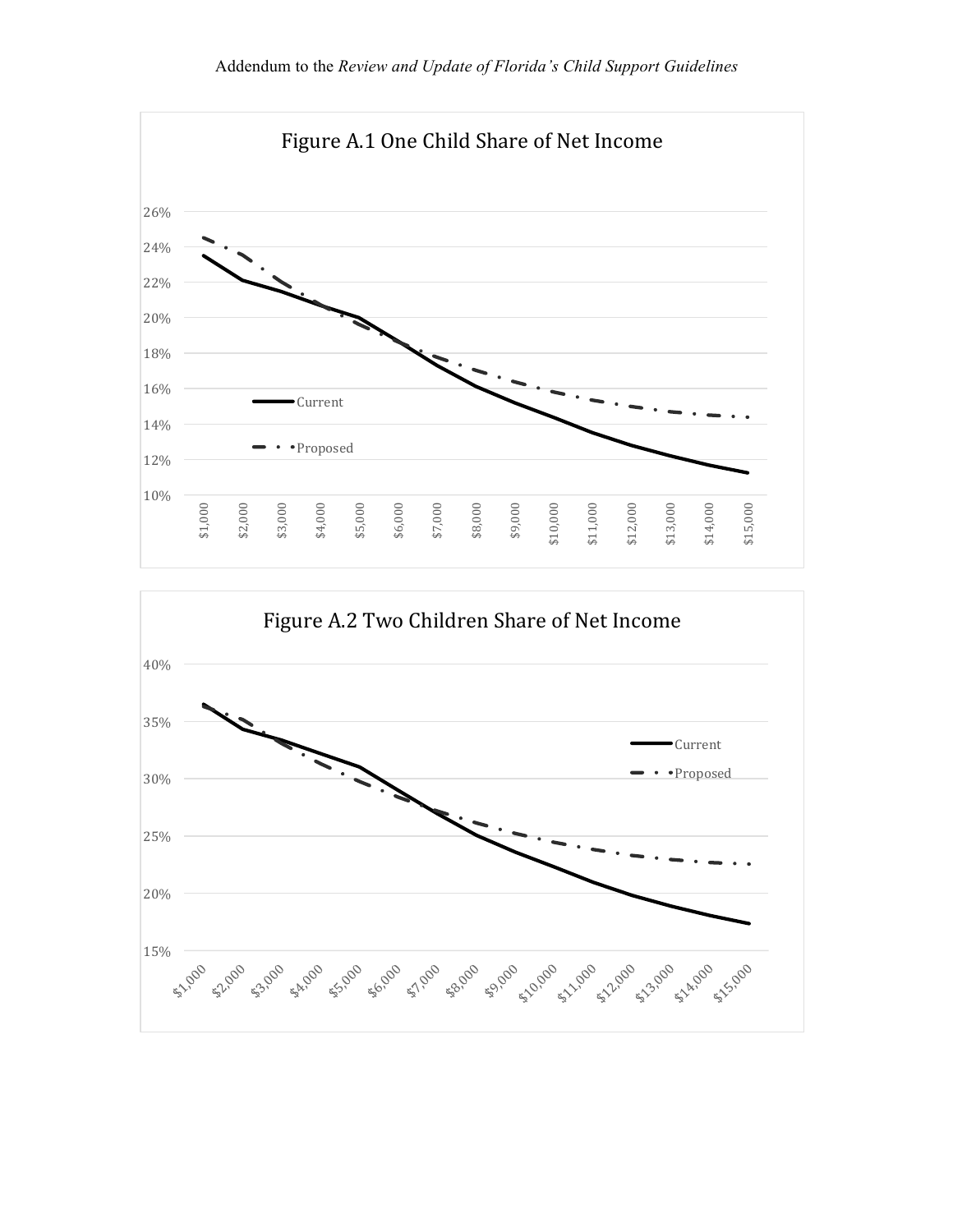

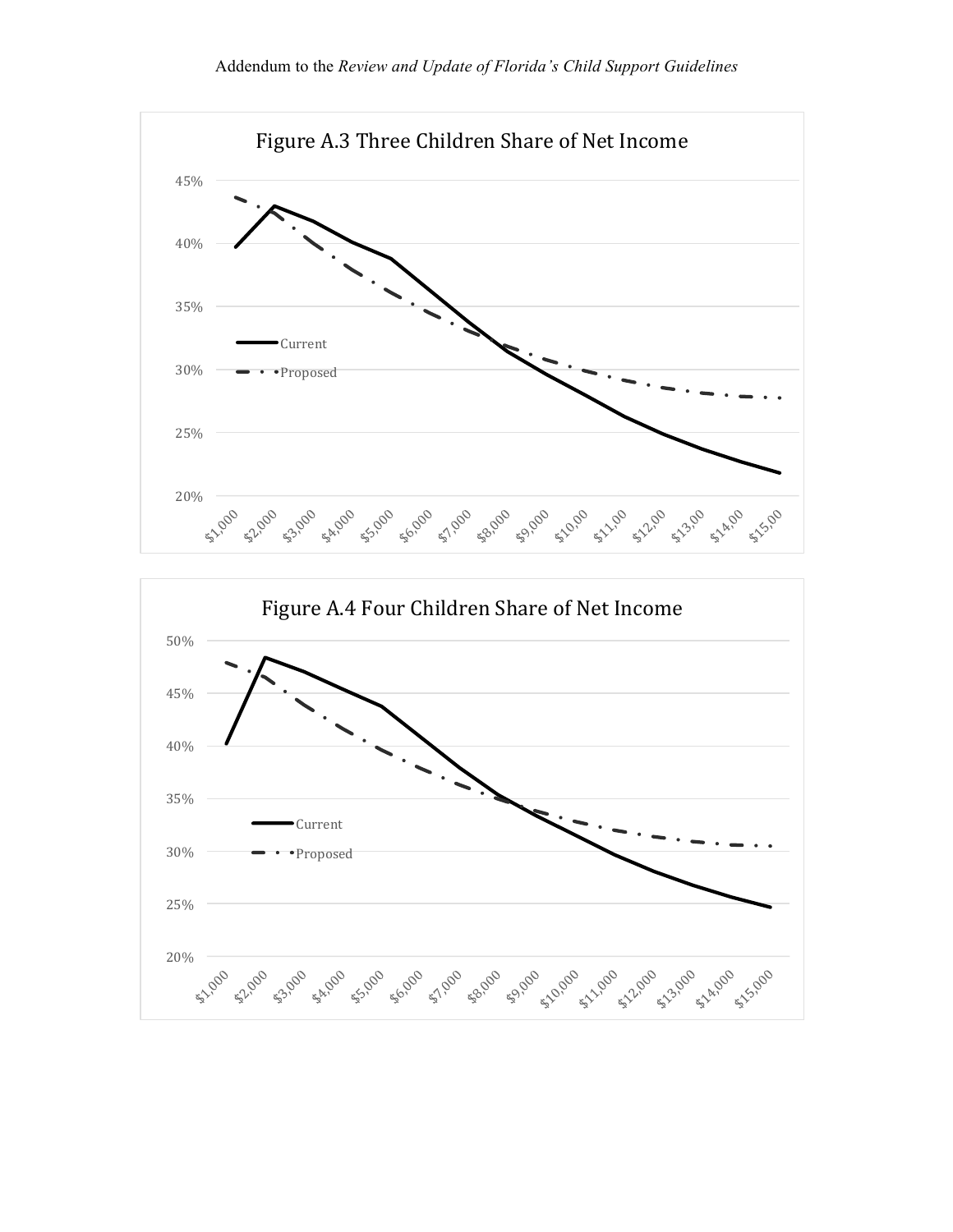

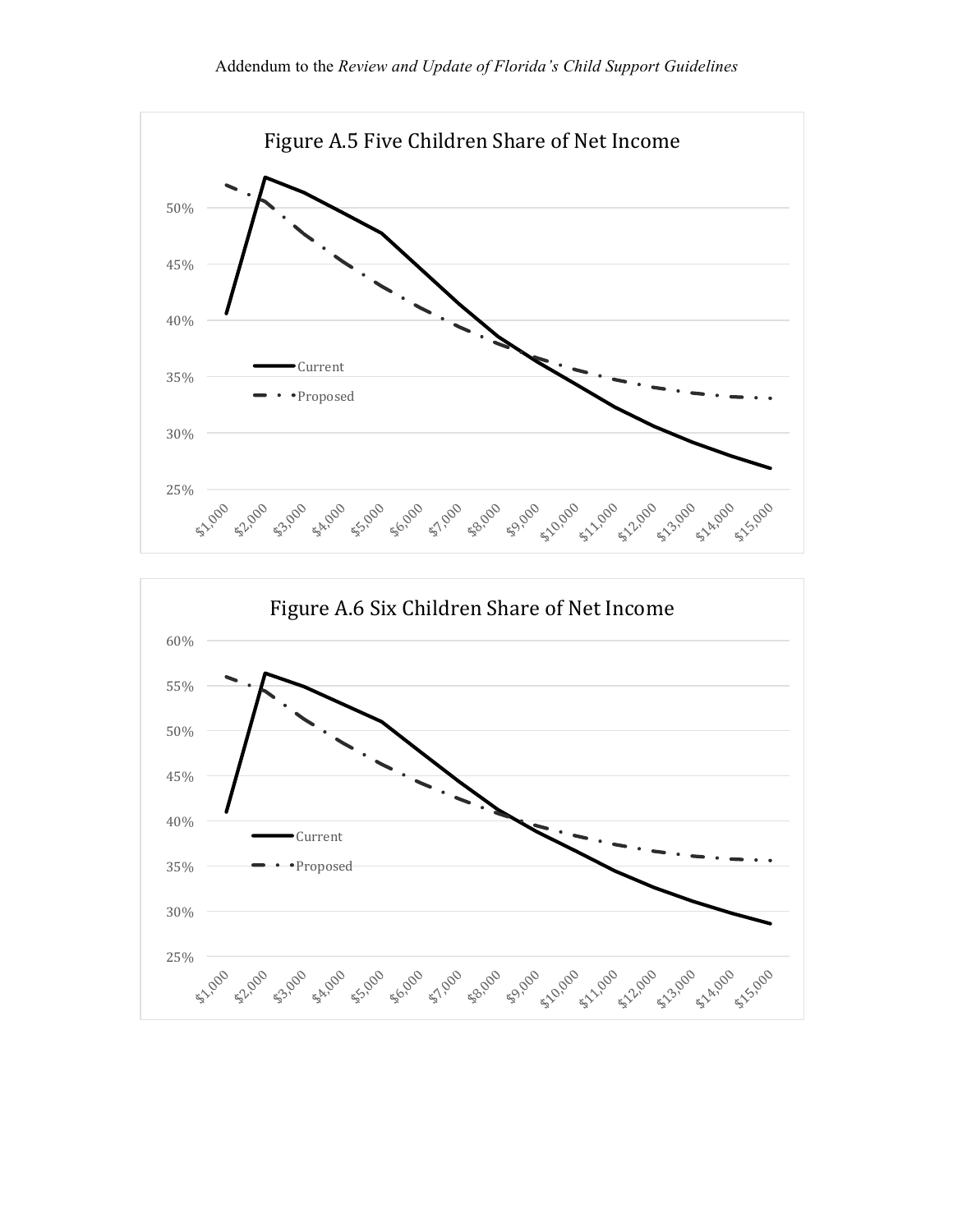|                   | Children   |     |              |       |       |       |  |
|-------------------|------------|-----|--------------|-------|-------|-------|--|
| <b>Net Income</b> | <b>One</b> | Two | <b>Three</b> | Four  | Five  | Six   |  |
| 1,000             | 245        | 363 | 436          | 479   | 520   | 560   |  |
| 1,050             | 257        | 380 | 457          | 502   | 545   | 587   |  |
| 1,100             | 269        | 398 | 478          | 525   | 570   | 614   |  |
| 1,150             | 280        | 415 | 499          | 548   | 595   | 641   |  |
| 1,200             | 292        | 432 | 520          | 571   | 620   | 667   |  |
| 1,250             | 303        | 449 | 541          | 594   | 645   | 694   |  |
| 1,300             | 315        | 467 | 562          | 617   | 670   | 721   |  |
| 1,350             | 326        | 484 | 582          | 639   | 694   | 747   |  |
| 1,400             | 337        | 501 | 603          | 662   | 719   | 774   |  |
| 1,450             | 349        | 518 | 624          | 685   | 744   | 801   |  |
| 1,500             | 360        | 535 | 644          | 707   | 768   | 827   |  |
| 1,550             | 371        | 552 | 665          | 730   | 793   | 853   |  |
| 1,600             | 383        | 569 | 685          | 753   | 817   | 880   |  |
| 1,650             | 394        | 586 | 706          | 775   | 842   | 906   |  |
| 1,700             | 405        | 603 | 726          | 798   | 866   | 933   |  |
| 1,750             | 416        | 620 | 747          | 820   | 891   | 959   |  |
| 1,800             | 427        | 637 | 767          | 843   | 915   | 985   |  |
| 1,850             | 438        | 653 | 788          | 865   | 939   | 1,011 |  |
| 1,900             | 450        | 670 | 808          | 887   | 964   | 1,037 |  |
| 1,950             | 461        | 687 | 828          | 910   | 988   | 1,063 |  |
| 2,000             | 471        | 703 | 848          | 931   | 1,011 | 1,088 |  |
| 2,050             | 481        | 718 | 866          | 951   | 1,033 | 1,112 |  |
| 2,100             | 491        | 733 | 885          | 971   | 1,055 | 1,135 |  |
| 2,150             | 501        | 748 | 903          | 991   | 1,077 | 1,159 |  |
| 2,200             | 511        | 763 | 921          | 1,011 | 1,098 | 1,182 |  |
| 2,250             | 521        | 778 | 939          | 1,031 | 1,120 | 1,206 |  |
| 2,300             | 530        | 793 | 957          | 1,051 | 1,141 | 1,229 |  |
| 2,350             | 540        | 808 | 975          | 1,071 | 1,163 | 1,252 |  |
| 2,400             | 550        | 823 | 993          | 1,090 | 1,184 | 1,275 |  |
| 2,450             | 559        | 837 | 1,011        | 1,110 | 1,205 | 1,297 |  |
| 2,500             | 569        | 852 | 1,028        | 1,129 | 1,226 | 1,320 |  |
| 2,550             | 578        | 866 | 1,046        | 1,148 | 1,247 | 1,342 |  |
| 2,600             | 588        | 880 | 1,063        | 1,167 | 1,268 | 1,365 |  |
| 2,650             | 597        | 895 | 1,081        | 1,187 | 1,289 | 1,387 |  |
| 2,700             | 606        | 909 | 1,098        | 1,205 | 1,309 | 1,409 |  |
| 2,750             | 616        | 923 | 1,115        | 1,224 | 1,330 | 1,431 |  |
| 2,800             | 625        | 937 | 1,132        | 1,243 | 1,350 | 1,453 |  |
| 2,850             | 634        | 951 | 1,149        | 1,262 | 1,370 | 1,475 |  |
| 2,900             | 643        | 965 | 1,166        | 1,280 | 1,390 | 1,497 |  |

## **Proposed Schedule of Child Support Obligations**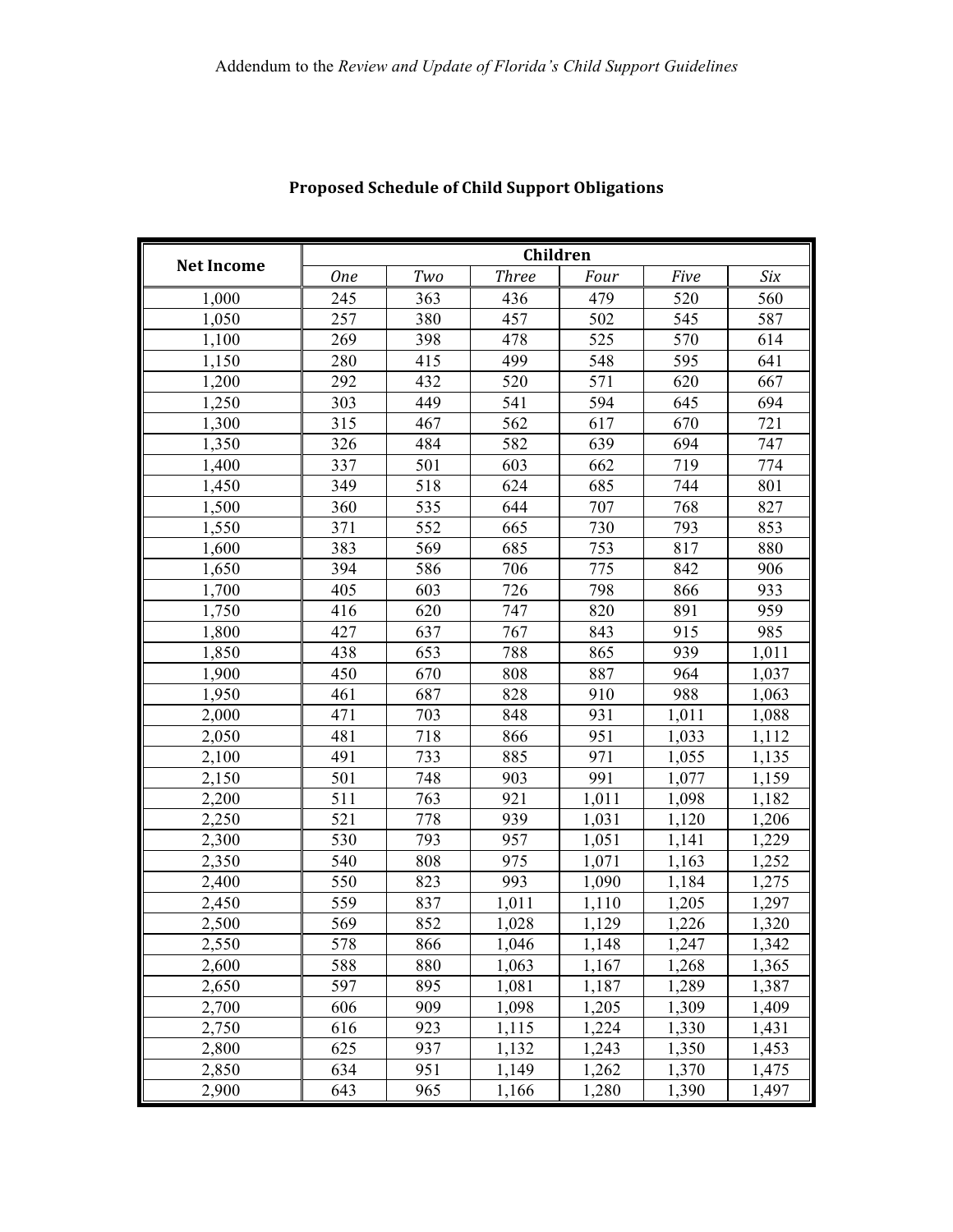|                   | <b>Children</b> |                |                |                |                |                |  |
|-------------------|-----------------|----------------|----------------|----------------|----------------|----------------|--|
| <b>Net Income</b> | <b>One</b>      | Two            | <b>Three</b>   | Four           | Five           | Six            |  |
| 2,950             | 652             | 979            | 1,183          | 1,299          | 1,410          | 1,518          |  |
| 3,000             | 661             | 992            | 1,199          | 1,317          | 1,430          | 1,540          |  |
| 3,050             | 670             | 1,006          | 1,216          | 1,335          | 1,450          | 1,561          |  |
| 3,100             | 679             | 1,020          | 1,233          | 1,353          | 1,470          | 1,582          |  |
| 3,150             | 687             | 1,033          | 1,249          | 1,371          | 1,489          | 1,603          |  |
| 3,200             | 696             | 1,047          | 1,265          | 1,389          | 1,509          | 1,624          |  |
| 3,250             | 705             | 1,060          | 1,282          | 1,407          | 1,528          | 1,645          |  |
| 3,300             | 713             | 1,073          | 1,298          | 1,425          | 1,548          | 1,666          |  |
| 3,350             | 722             | 1,086          | 1,314          | 1,443          | 1,567          | 1,687          |  |
| 3,400             | 731             | 1,100          | 1,330          | 1,460          | 1,586          | 1,707          |  |
| 3,450             | 739             | 1,113          | 1,346          | 1,478          | 1,605          | 1,728          |  |
| 3,500             | 748             | 1,126          | 1,362          | 1,495          | 1,624          | 1,748          |  |
| 3,550             | 756             | 1,139          | 1,378          | 1,513          | 1,643          | 1,768          |  |
| 3,600             | 764             | 1,151          | 1,393          | 1,530          | 1,661          | 1,788          |  |
| 3,650             | 773             | 1,164          | 1,409          | 1,547          | 1,680          | 1,809          |  |
| 3,700<br>3,750    | 781<br>789      | 1,177<br>1,190 | 1,424<br>1,440 | 1,564<br>1,581 | 1,699<br>1,717 | 1,829<br>1,848 |  |
| 3,800             | 797             | 1,202          | 1,455          | 1,598          | 1,735          | 1,868          |  |
| 3,850             | 805             | 1,215          | 1,471          | 1,615          | 1,754          | 1,888          |  |
| 3,900             | 814             | 1,227          | 1,486          | 1,632          | 1,772          | 1,907          |  |
| 3,950             | 822             | 1,240          | 1,501          | 1,648          | 1,790          | 1,927          |  |
| 4,000             | 830             | 1,252          | 1,516          | 1,665          | 1,808          | 1,946          |  |
| 4,050             | 838             | 1,264          | 1,531          | 1,681          | 1,826          | 1,966          |  |
| 4,100             | 845             | 1,277          | 1,546          | 1,698          | 1,844          | 1,985          |  |
| 4,150             | 853             | 1,289          | 1,561          | 1,714          | 1,861          | 2,004          |  |
| 4,200             | 861             | 1,301          | 1,576          | 1,730          | 1,879          | 2,023          |  |
| 4,250             | 869             | 1,313          | 1,591          | 1,746          | 1,897          | 2,042          |  |
| 4,300             | 877             | 1,325          | 1,605          | 1,763          | 1,914          | 2,061          |  |
| 4,350             | 884             | 1,337          | 1,620          | 1,779          | 1,932          | 2,079          |  |
| 4,400             | 892             | 1,349          | 1,634          | 1,795          | 1,949          | 2,098          |  |
| 4,450             | 900             | 1,361          | 1,649          | 1,810          | 1,966          | 2,117          |  |
| 4,500             | 907             | 1,373          | 1,663          | 1,826          | 1,983          | 2,135          |  |
| 4,550             | 915             | 1,384          | 1,678          | 1,842          | 2,000          | 2,154          |  |
| 4,600             | 922             | 1,396          | 1,692          | 1,858          | 2,018          | 2,172          |  |
| 4,650             | 930             | 1,408          | 1,706          | 1,873          | 2,034          | 2,190          |  |
| 4,700             | 937             | 1,419          | 1,720          | 1,889          | 2,051          | 2,208          |  |
| 4,750             | 945             | 1,431          | 1,734          | 1,904          | 2,068          | 2,226          |  |
| 4,800             | 952             | 1,442          | 1,748          | 1,920          | 2,085          | 2,244          |  |
| 4,850             | 959             | 1,453          | 1,762          | 1,935          | 2,101          | 2,262          |  |
| 4,900             | 967             | 1,465          | 1,776          | 1,950          | 2,118          | 2,280          |  |
| 4,950             | 974             | 1,476          | 1,790          | 1,966          | 2,135          | 2,298          |  |
| 5,000             | 981<br>988      | 1,487          | 1,804          | 1,981          | 2,151          | 2,316          |  |
| 5,050<br>5,100    | 995             | 1,499<br>1,510 | 1,818<br>1,831 | 1,996<br>2,011 | 2,167          | 2,333<br>2,351 |  |
| 5,150             | 1,002           | 1,521          | 1,845          | 2,026          | 2,184<br>2,200 | 2,368          |  |
|                   |                 |                |                |                |                |                |  |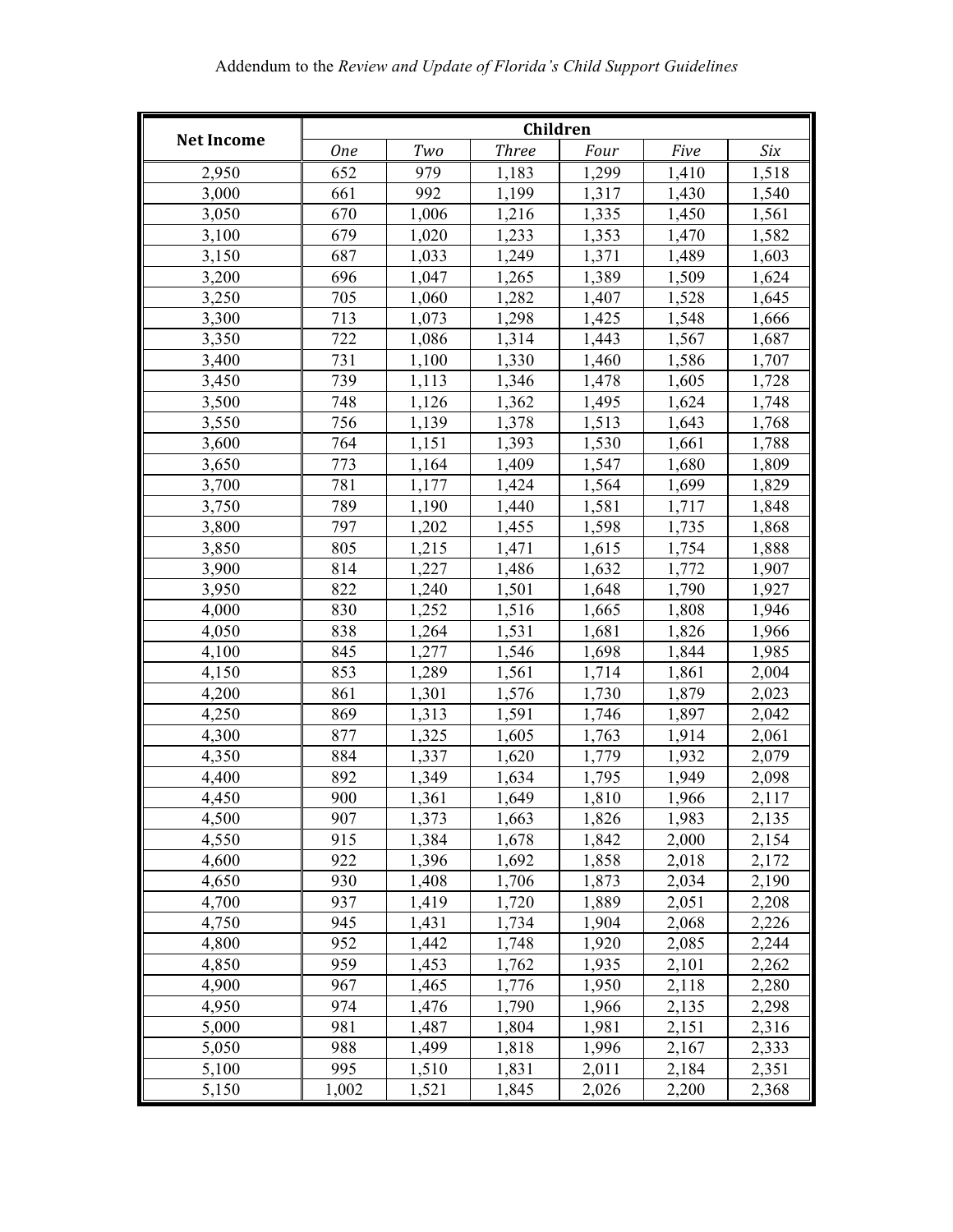|                   | <b>Children</b> |                |                |                |                    |                |  |
|-------------------|-----------------|----------------|----------------|----------------|--------------------|----------------|--|
| <b>Net Income</b> | <b>One</b>      | Two            | <b>Three</b>   | Four           | Five               | Six            |  |
| 5,200             | 1,010           | 1,532          | 1,858          | 2,041          | 2,216              | 2,386          |  |
| 5,250             | 1,017           | 1,543          | 1,872          | 2,055          | 2,232              | 2,403          |  |
| 5,300             | 1,024           | 1,554          | 1,885          | 2,070          | 2,248              | 2,420          |  |
| 5,350             | 1,031           | 1,565          | 1,899          | 2,085          | 2,264              | 2,437          |  |
| 5,400             | 1,037           | 1,576          | 1,912          | 2,099          | 2,280              | 2,454          |  |
| 5,450             | 1,044           | 1,586          | 1,925          | 2,114          | 2,296              | 2,471          |  |
| 5,500             | 1,051           | 1,597          | 1,939          | 2,129          | 2,312              | 2,488          |  |
| 5,550             | 1,058           | 1,608          | 1,952          | 2,143          | 2,327              | 2,505          |  |
| 5,600             | 1,065           | 1,619          | 1,965          | 2,157          | $\overline{2,343}$ | 2,522          |  |
| 5,650             | 1,072           | 1,629          | 1,978          | 2,172          | 2,359              | 2,539          |  |
| 5,700             | 1,078           | 1,640          | 1,991          | 2,186          | 2,374              | 2,556          |  |
| 5,750             | 1,085           | 1,650          | 2,004          | 2,200          | 2,390              | 2,572          |  |
| 5,800             | 1,092           | 1,661          | 2,017          | 2,214          | 2,405              | 2,589          |  |
| 5,850             | 1,099           | 1,671          | 2,030          | 2,229          | 2,420              | 2,605          |  |
| 5,900             | 1,105           | 1,682          | 2,043          | 2,243          | 2,436              | 2,622          |  |
| 5,950             | 1,112           | 1,692          | 2,055          | 2,257          | 2,451              | 2,638          |  |
| 6,000             | 1,118           | 1,703          | 2,068          | 2,271          | 2,466              | 2,655          |  |
| 6,050             | 1,125           | 1,713          | 2,081          | 2,285          | 2,481              | 2,671          |  |
| 6,100<br>6,150    | 1,131<br>1,138  | 1,723<br>1,733 | 2,093<br>2,106 | 2,298<br>2,312 | 2,496<br>2,511     | 2,687<br>2,703 |  |
| 6,200             | 1,144           | 1,744          | 2,118          | 2,326          | 2,526              | 2,719          |  |
| 6,250             | 1,151           | 1,754          | 2,131          | 2,340          | 2,541              | 2,735          |  |
| 6,300             | 1,157           | 1,764          | 2,143          | 2,353          | 2,556              | 2,751          |  |
| 6,350             | 1,164           | 1,774          | 2,156          | 2,367          | 2,571              | 2,767          |  |
| 6,400             | 1,170           | 1,784          | 2,168          | 2,381          | 2,585              | 2,783          |  |
| 6,450             | 1,176           | 1,794          | 2,181          | 2,394          | 2,600              | 2,799          |  |
| 6,500             | 1,183           | 1,804          | 2,193          | 2,408          | 2,615              | 2,815          |  |
| 6,550             | 1,189           | 1,814          | 2,205          | 2,421          | 2,629              | 2,831          |  |
| 6,600             | 1,195           | 1,824          | 2,217          | 2,435          | 2,644              | 2,846          |  |
| 6,650             | 1,201           | 1,834          | 2,229          | 2,448          | 2,658              | 2,862          |  |
| 6,700             | 1,208           | 1,843          | 2,242          | 2,461          | 2,673              | 2,877          |  |
| 6,750             | 1,214           | 1,853          | 2,254          | 2,475          | 2,687              | 2,893          |  |
| 6,800             | 1,220           | 1,863          | 2,266          | 2,488          | 2,702              | 2,908          |  |
| 6,850             | 1,226           | 1,873          | 2,278          | 2,501          | 2,716              | 2,924          |  |
| 6,900             | 1,232           | 1,882          | 2,290          | 2,514          | 2,730              | 2,939          |  |
| 6,950             | 1,238           | 1,892          | 2,302          | 2,527          | 2,745              | 2,955          |  |
| 7,000             | 1,244           | 1,902          | 2,314          | 2,540          | 2,759              | 2,970          |  |
| 7,050             | 1,250           | 1,911          | 2,325          | 2,553          | 2,773              | 2,985          |  |
| 7,100             | 1,256           | 1,921          | 2,337          | 2,566          | 2,787              | 3,000          |  |
| 7,150             | 1,263           | 1,931          | 2,349          | 2,579          | 2,801              | 3,015          |  |
| 7,200             | 1,269           | 1,940          | 2,361          | 2,592          | 2,815              | 3,031          |  |
| 7,250             | 1,274           | 1,950          | 2,373          | 2,605          | 2,829              | 3,046          |  |
| 7,300             | 1,280           | 1,959          | 2,384          | 2,618          | 2,843              | 3,061          |  |
| 7,350             | 1,286           | 1,969          | 2,396          | 2,631          | 2,857              | 3,076          |  |
| 7,400             | 1,292           | 1,978          | 2,408          | 2,644          | 2,871              | 3,091          |  |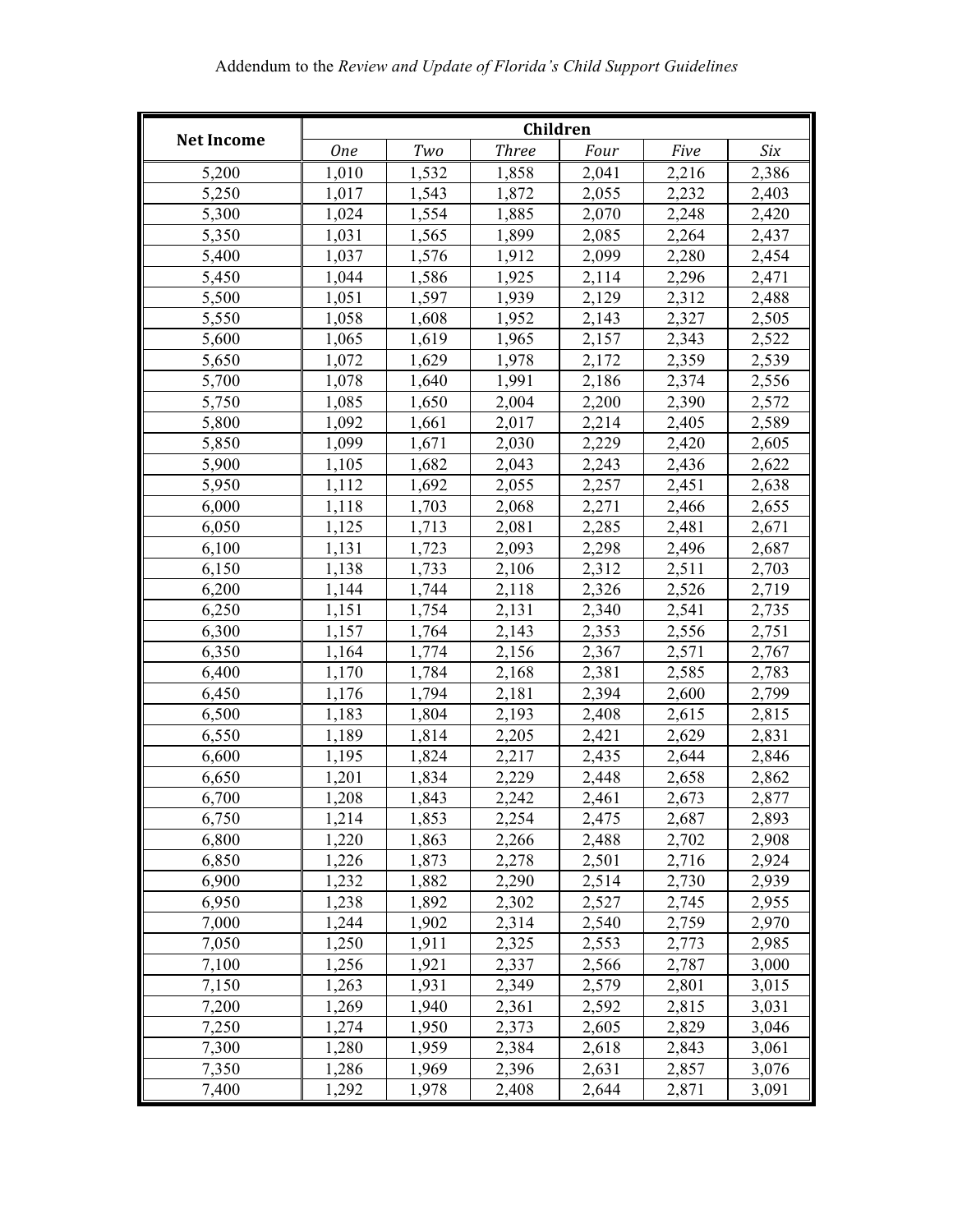|                   | <b>Children</b> |                |                |                |                |                |  |
|-------------------|-----------------|----------------|----------------|----------------|----------------|----------------|--|
| <b>Net Income</b> | <b>One</b>      | Two            | <b>Three</b>   | Four           | Five           | Six            |  |
| 7,450             | 1,298           | 1,987          | 2,419          | 2,656          | 2,885          | 3,106          |  |
| 7,500             | 1,304           | 1,997          | 2,431          | 2,669          | 2,899          | 3,121          |  |
| 7,550             | 1,310           | 2,006          | 2,443          | 2,682          | 2,913          | 3,135          |  |
| 7,600             | 1,316           | 2,015          | 2,454          | 2,695          | 2,926          | 3,150          |  |
| 7,650             | 1,322           | 2,025          | 2,466          | 2,707          | 2,940          | 3,165          |  |
| 7,700             | 1,327           | 2,034          | 2,477          | 2,720          | 2,954          | 3,180          |  |
| 7,750             | 1,333           | 2,043          | 2,489          | 2,732          | 2,967          | 3,194          |  |
| 7,800             | 1,339           | 2,053          | 2,500          | 2,745          | 2,981          | 3,209          |  |
| 7,850             | 1,345           | 2,062          | 2,511          | 2,758          | 2,995          | 3,224          |  |
| 7,900             | 1,351           | 2,071          | 2,523          | 2,770          | 3,008          | 3,238          |  |
| 7,950             | 1,356           | 2,080          | 2,534          | 2,782          | 3,022          | 3,253          |  |
| 8,000             | 1,362           | 2,089          | 2,545          | 2,795          | 3,035          | 3,267          |  |
| 8,050             | 1,368           | 2,098          | 2,557          | 2,807          | 3,049          | 3,282          |  |
| 8,100             | 1,373           | 2,107          | 2,568          | 2,820          | 3,062          | 3,297          |  |
| 8,150             | 1,379           | 2,117          | 2,579          | 2,832          | 3,076          | 3,311          |  |
| 8,200             | 1,385           | 2,126          | 2,591          | 2,844          | 3,089          | 3,325          |  |
| 8,250             | 1,390           | 2,135          | 2,602          | 2,857          | 3,103          | 3,340          |  |
| 8,300             | 1,396           | 2,144          | 2,613          | 2,869          | 3,116          | 3,354          |  |
| 8,350             | 1,402           | 2,153          | 2,624          | 2,881          | 3,129          | 3,369          |  |
| 8,400             | 1,407           | 2,162          | 2,635          | 2,894          | 3,143          | 3,383          |  |
| 8,450             | 1,413           | 2,171          | 2,647          | 2,906          | 3,156          | 3,397          |  |
| 8,500             | 1,418           | 2,180          | 2,658          | 2,918          | 3,169          | 3,412          |  |
| 8,550             | 1,424           | 2,189          | 2,669          | 2,930          | 3,182          | 3,426          |  |
| 8,600             | 1,429           | 2,198          | 2,680          | 2,943          | 3,196          | 3,440          |  |
| 8,650             | 1,435           | 2,207          | 2,691          | 2,955          | 3,209          | 3,454          |  |
| 8,700             | 1,441           | 2,215          | 2,702          | 2,967          | 3,222          | 3,469          |  |
| 8,750             | 1,446           | 2,224          | 2,713          | 2,979          | 3,235          | 3,483          |  |
| 8,800             | 1,452           | 2,233          | 2,724          | 2,991          | 3,248          | 3,497          |  |
| 8,850             | 1,457           | 2,242          | 2,735          | 3,003          | 3,262          | 3,511          |  |
| 8,900<br>8,950    | 1,463           | 2,251          | 2,746          | 3,015          | 3,275          | 3,525<br>3,539 |  |
| 9,000             | 1,468<br>1,474  | 2,260<br>2,269 | 2,757<br>2,768 | 3,027<br>3,040 | 3,288          | 3,553          |  |
| 9,050             | 1,479           | 2,277          | 2,779          | 3,052          | 3,301<br>3,314 | 3,568          |  |
| 9,100             | 1,485           | 2,286          | 2,790          | 3,064          | 3,327          | 3,582          |  |
| 9,150             | 1,490           | 2,295          | 2,801          | 3,076          | 3,340          | 3,596          |  |
| 9,200             | 1,495           | 2,304          | 2,812          | 3,088          | 3,353          | 3,610          |  |
| 9,250             | 1,501           | 2,313          | 2,823          | 3,100          | 3,366          | 3,624          |  |
| 9,300             | 1,506           | 2,321          | 2,834          | 3,112          | 3,379          | 3,638          |  |
| 9,350             | 1,512           | 2,330          | 2,845          | 3,124          | 3,392          | 3,652          |  |
| 9,400             | 1,517           | 2,339          | 2,856          | 3,136          | 3,405          | 3,666          |  |
| 9,450             | 1,523           | 2,348          | 2,867          | 3,148          | 3,418          | 3,680          |  |
| 9,500             | 1,528           | 2,357          | 2,878          | 3,160          | 3,431          | 3,694          |  |
| 9,550             | 1,533           | 2,365          | 2,889          | 3,172          | 3,444          | 3,708          |  |
| 9,600             | 1,539           | 2,374          | 2,899          | 3,184          | 3,457          | 3,722          |  |
| 9,650             | 1,544           | 2,383          | 2,910          | 3,196          | 3,470          | 3,736          |  |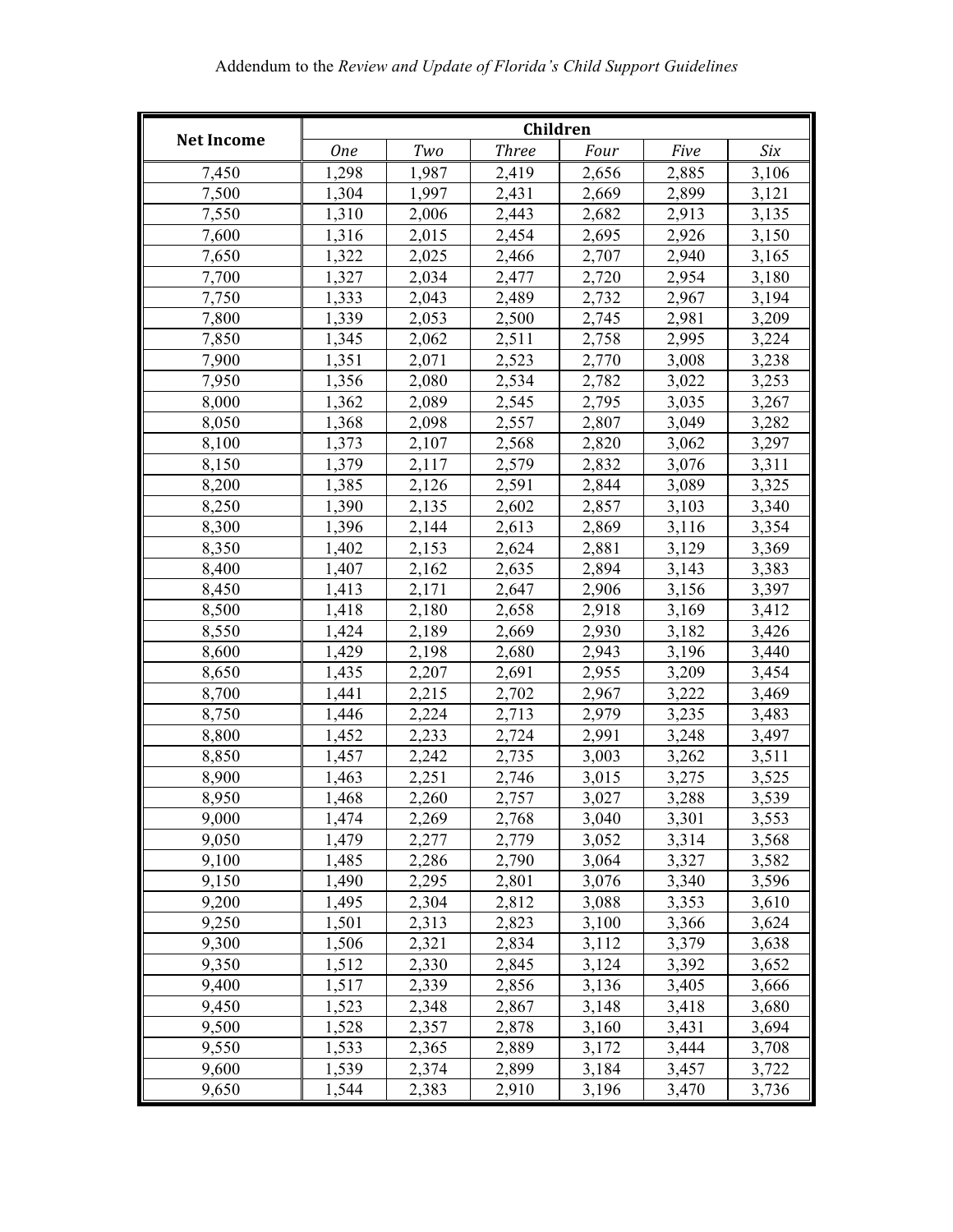|                   | <b>Children</b> |                |                |                |                |                |  |
|-------------------|-----------------|----------------|----------------|----------------|----------------|----------------|--|
| <b>Net Income</b> | <b>One</b>      | Two            | <b>Three</b>   | Four           | Five           | Six            |  |
| 9,700             | 1,550           | 2,391          | 2,921          | 3,207          | 3,483          | 3,750          |  |
| 9,750             | 1,555           | 2,400          | 2,932          | 3,219          | 3,496          | 3,764          |  |
| 9,800             | 1,560           | 2,409          | 2,943          | 3,231          | 3,509          | 3,778          |  |
| 9,850             | 1,566           | 2,418          | 2,954          | 3,243          | 3,522          | 3,792          |  |
| 9,900             | 1,571           | 2,426          | 2,965          | 3,255          | 3,535          | 3,806          |  |
| 9,950             | 1,577           | 2,435          | 2,976          | 3,267          | 3,548          | 3,820          |  |
| 10,000            | 1,582           | 2,444          | 2,986          | 3,279          | 3,561          | 3,834          |  |
| 10,050            | 1,587           | 2,453          | 2,997          | 3,291          | 3,574          | 3,847          |  |
| 10,100            | 1,593           | 2,461          | 3,008          | 3,303          | 3,587          | 3,861          |  |
| 10,150            | 1,598           | 2,470          | 3,019          | 3,315          | 3,600          | 3,875          |  |
| 10,200            | 1,603           | 2,479          | 3,030          | 3,327          | 3,613          | 3,889          |  |
| 10,250            | 1,609           | 2,487          | 3,041          | 3,339          | 3,626          | 3,903          |  |
| 10,300            | 1,614           | 2,496          | 3,052          | 3,351          | 3,639          | 3,917          |  |
| 10,350            | 1,619           | 2,505          | 3,063          | 3,363          | 3,652          | 3,931          |  |
| 10,400            | 1,625           | 2,513          | 3,073          | 3,375          | 3,665          | 3,945          |  |
| 10,450<br>10,500  | 1,630<br>1,636  | 2,522<br>2,531 | 3,084<br>3,095 | 3,387<br>3,399 | 3,678<br>3,691 | 3,959<br>3,973 |  |
| 10,550            | 1,641           | 2,540          | 3,106          | 3,410          | 3,704          | 3,987          |  |
| 10,600            | 1,646           | 2,548          | 3,117          | 3,422          | 3,717          | 4,001          |  |
| 10,650            | 1,652           | 2,557          | 3,128          | 3,434          | 3,730          | 4,015          |  |
| 10,700            | 1,657           | 2,566          | 3,139          | 3,446          | 3,743          | 4,029          |  |
| 10,750            | 1,662           | 2,575          | 3,150          | 3,458          | 3,756          | 4,043          |  |
| 10,800            | 1,668           | 2,583          | 3,161          | 3,470          | 3,769          | 4,057          |  |
| 10,850            | 1,673           | 2,592          | 3,172          | 3,482          | 3,782          | 4,071          |  |
| 10,900            | 1,678           | 2,601          | 3,183          | 3,494          | 3,795          | 4,085          |  |
| 10,950            | 1,684           | 2,610          | 3,193          | 3,506          | 3,808          | 4,099          |  |
| 11,000            | 1,689           | 2,618          | 3,204          | 3,518          | 3,821          | 4,113          |  |
| 11,050            | 1,695           | 2,627          | 3,215          | 3,531          | 3,834          | 4,127          |  |
| 11,100            | 1,700           | 2,636          | 3,226          | 3,543          | 3,847          | 4,142          |  |
| 11,150            | 1,705           | 2,645          | 3,237          | 3,555          | 3,860          | 4,156          |  |
| 11,200            | 1,711           | 2,653          | 3,248          | 3,567          | 3,874          | 4,170          |  |
| 11,250            | 1,716           | 2,662          | 3,259          | 3,579          | 3,887          | 4,184          |  |
| 11,300            | 1,722           | 2,671          | 3,270          | 3,591          | 3,900          | 4,198          |  |
| 11,350            | 1,727           | 2,680          | 3,282          | 3,603          | 3,913          | 4,212          |  |
| 11,400            | 1,732           | 2,689          | 3,293          | 3,615          | 3,926          | 4,227          |  |
| 11,450            | 1,738           | 2,698          | 3,304          | 3,627          | 3,939          | 4,241          |  |
| 11,500            | 1,743           | 2,706          | 3,315          | 3,640          | 3,953          | 4,255          |  |
| 11,550            | 1,749           | 2,715          | 3,326          | 3,652          | 3,966          | 4,269          |  |
| 11,600            | 1,754           | 2,724          | 3,337          | 3,664          | 3,979          | 4,284          |  |
| 11,650            | 1,760           | 2,733          | 3,348          | 3,676          | 3,992          | 4,298          |  |
| 11,700            | 1,765           | 2,742          | 3,359          | 3,689          | 4,006          | 4,312          |  |
| 11,750            | 1,771           | 2,751          | 3,370          | 3,701          | 4,019          | 4,327          |  |
| 11,800            | 1,776           | 2,760          | 3,382          | 3,713          | 4,032          | 4,341          |  |
| 11,850            | 1,782           | 2,769          | 3,393          | 3,725          | 4,046          | 4,355          |  |
| 11,900            | 1,787           | 2,778          | 3,404          | 3,738          | 4,059          | 4,370          |  |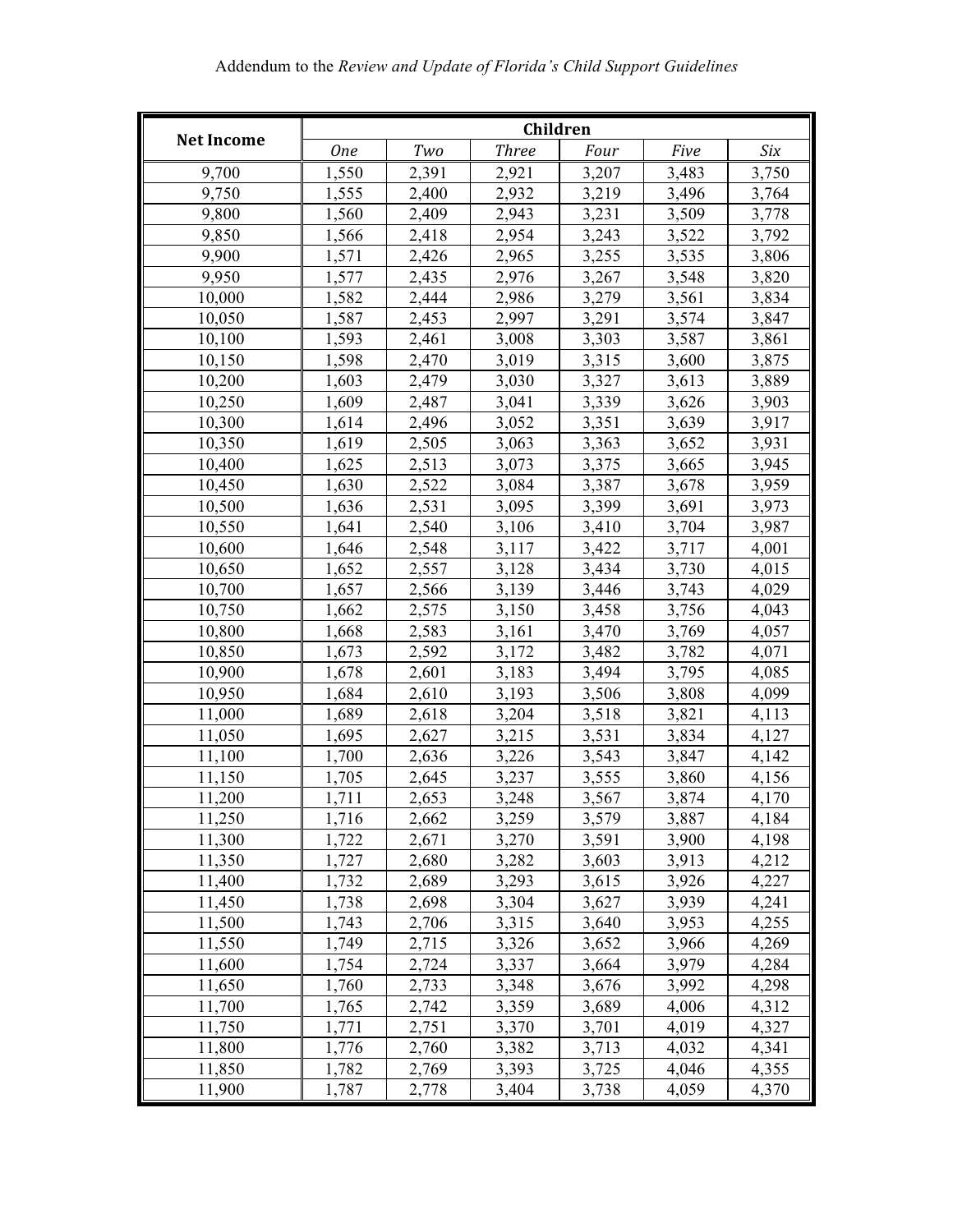|                   | <b>Children</b> |                |                |                |                |                |  |
|-------------------|-----------------|----------------|----------------|----------------|----------------|----------------|--|
| <b>Net Income</b> | <b>One</b>      | Two            | <b>Three</b>   | Four           | Five           | Six            |  |
| 11,950            | 1,793           | 2,787          | 3,415          | 3,750          | 4,073          | 4,384          |  |
| 12,000            | 1,798           | 2,796          | 3,427          | 3,762          | 4,086          | 4,399          |  |
| 12,050            | 1,804           | 2,805          | 3,438          | 3,775          | 4,100          | 4,413          |  |
| 12,100            | 1,809           | 2,814          | 3,449          | 3,787          | 4,113          | 4,428          |  |
| 12,150            | 1,815           | 2,823          | 3,461          | 3,800          | 4,127          | 4,442          |  |
| 12,200            | 1,820           | 2,832          | 3,472          | 3,812          | 4,140          | 4,457          |  |
| 12,250            | 1,826           | 2,841          | 3,483          | 3,825          | 4,154          | 4,471          |  |
| 12,300            | 1,831           | 2,850          | 3,495          | 3,837          | 4,167          | 4,486          |  |
| 12,350            | 1,837           | 2,859          | 3,506          | 3,850          | 4,181          | 4,501          |  |
| 12,400            | 1,843           | 2,869          | 3,518          | 3,862          | 4,195          | 4,515          |  |
| 12,450            | 1,848           | 2,878          | 3,529          | 3,875          | 4,208          | 4,530          |  |
| 12,500            | 1,854           | 2,887          | 3,541          | 3,888          | 4,222          | 4,545          |  |
| 12,550            | 1,860           | 2,896          | 3,552          | 3,900          | 4,236          | 4,560          |  |
| 12,600            | 1,865           | 2,905          | 3,564          | 3,913          | 4,250          | 4,575          |  |
| 12,650            | 1,871           | 2,915          | 3,575          | 3,926          | 4,263          | 4,590          |  |
| 12,700            | 1,877           | 2,924          | 3,587          | 3.939          | 4,277          | 4,605          |  |
| 12,750            | 1,882           | 2,933          | 3,599          | 3,951          | 4,291          | 4,619          |  |
| 12,800            | 1,888           | 2,942          | 3,610          | 3,964          | 4,305          | 4,634          |  |
| 12,850<br>12,900  | 1,894<br>1,899  | 2,952<br>2,961 | 3,622<br>3,634 | 3,977<br>3,990 | 4,319<br>4,333 | 4,650<br>4,665 |  |
| 12,950            | 1,905           | 2,971          | 3,646          | 4,003          | 4,347          | 4,680          |  |
| 13,000            | 1,911           | 2,980          | 3,657          | 4,016          | 4,361          | 4,695          |  |
| 13,050            | 1,917           | 2,989          | 3,669          | 4,029          | 4,375          | 4,710          |  |
| 13,100            | 1,923           | 2,999          | 3,681          | 4,042          | 4,390          | 4,725          |  |
| 13,150            | 1,928           | 3,008          | 3,693          | 4,055          | 4,404          | 4,741          |  |
| 13,200            | 1,934           | 3,018          | 3,705          | 4,068          | 4,418          | 4,756          |  |
| 13,250            | 1,940           | 3,027          | 3,717          | 4,081          | 4,432          | 4,771          |  |
| 13,300            | 1,946           | 3,037          | 3,729          | 4,094          | 4,447          | 4,787          |  |
| 13,350            | 1,952           | 3,047          | 3,741          | 4,108          | 4,461          | 4,802          |  |
| 13,400            | 1,958           | 3,056          | 3,753          | 4,121          | 4,475          | 4,818          |  |
| 13,450            | 1,964           | 3,066          | 3,765          | 4,134          | 4,490          | 4,833          |  |
| 13,500            | 1,970           | 3,076          | 3,777          | 4,148          | 4,504          | 4,849          |  |
| 13,550            | 1,976           | 3,085          | 3,790          | 4,161          | 4,519          | 4,864          |  |
| 13,600            | 1,982           | 3,095          | 3,802          | 4,174          | 4,533          | 4,880          |  |
| 13,650            | 1,988           | 3,105          | 3,814          | 4,188          | 4,548          | 4,896          |  |
| 13,700            | 1,994           | 3,115          | 3,826          | 4,201          | 4,563          | 4,912          |  |
| 13,750            | 2,000           | 3,125          | 3,839          | 4,215          | 4,577          | 4,928          |  |
| 13,800            | 2,006           | 3,134          | 3,851          | 4,229          | 4,592          | 4,944          |  |
| 13,850            | 2,012           | 3,144          | 3,864          | 4,242          | 4,607          | 4,959          |  |
| 13,900            | 2,018           | 3,154          | 3,876          | 4,256          | 4,622          | 4,975          |  |
| 13,950            | 2,024           | 3,164          | 3,889          | 4,270          | 4,637          | 4,992          |  |
| 14,000            | 2,030           | 3,174          | 3,901          | 4,283          | 4,652          | 5,008          |  |
| 14,050            | 2,036           | 3,184          | 3,914          | 4,297          | 4,667          | 5,024          |  |
| 14,100            | 2,042           | 3,194          | 3,926          | 4,311          | 4,682          | 5,040          |  |
| 14,150            | 2,049           | 3,204          | 3,939          | 4,325          | 4,697          | 5,056          |  |